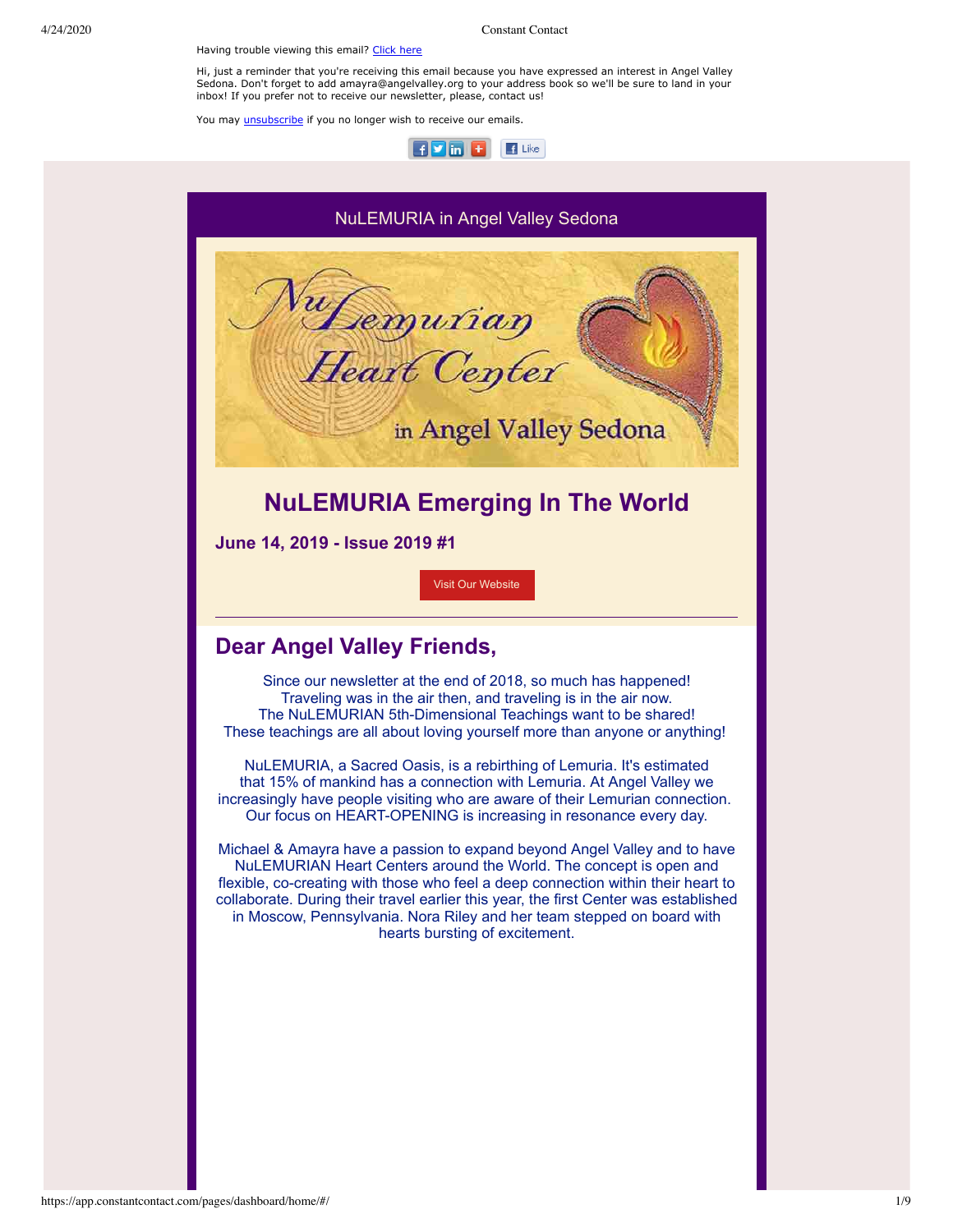

Presentation at Pathways to Inner Healing, Moscow, PA

Michael and Amayra are traveling this summer. They are in Europe in June. Even though Amayra has visited her family in The Netherlands regularly over the years, for Michael it is the first time in 20 years that he is joining her. After Holland, a few other countries will be visited. Upon their return to the US mid July, they will be traveling in the northern United States and Canada

**They may be in your neighborhood in the next few months. It would be very exciting for them if they could visit with you, your family and friends to share the message they bring of the NuLEMURIAN Teachings.**

You can reach them by emailing **[michael@nulemuria.love.](mailto:michael@nulemuria.love)** 

While Michael and Amayra are traveling, we have a 'Heart-Centered Team' to manage Angel Valley and to continue hosting Retreats for Individuals, Groups and Day Visits. Recently, we added the option to make reservations through AirBNB.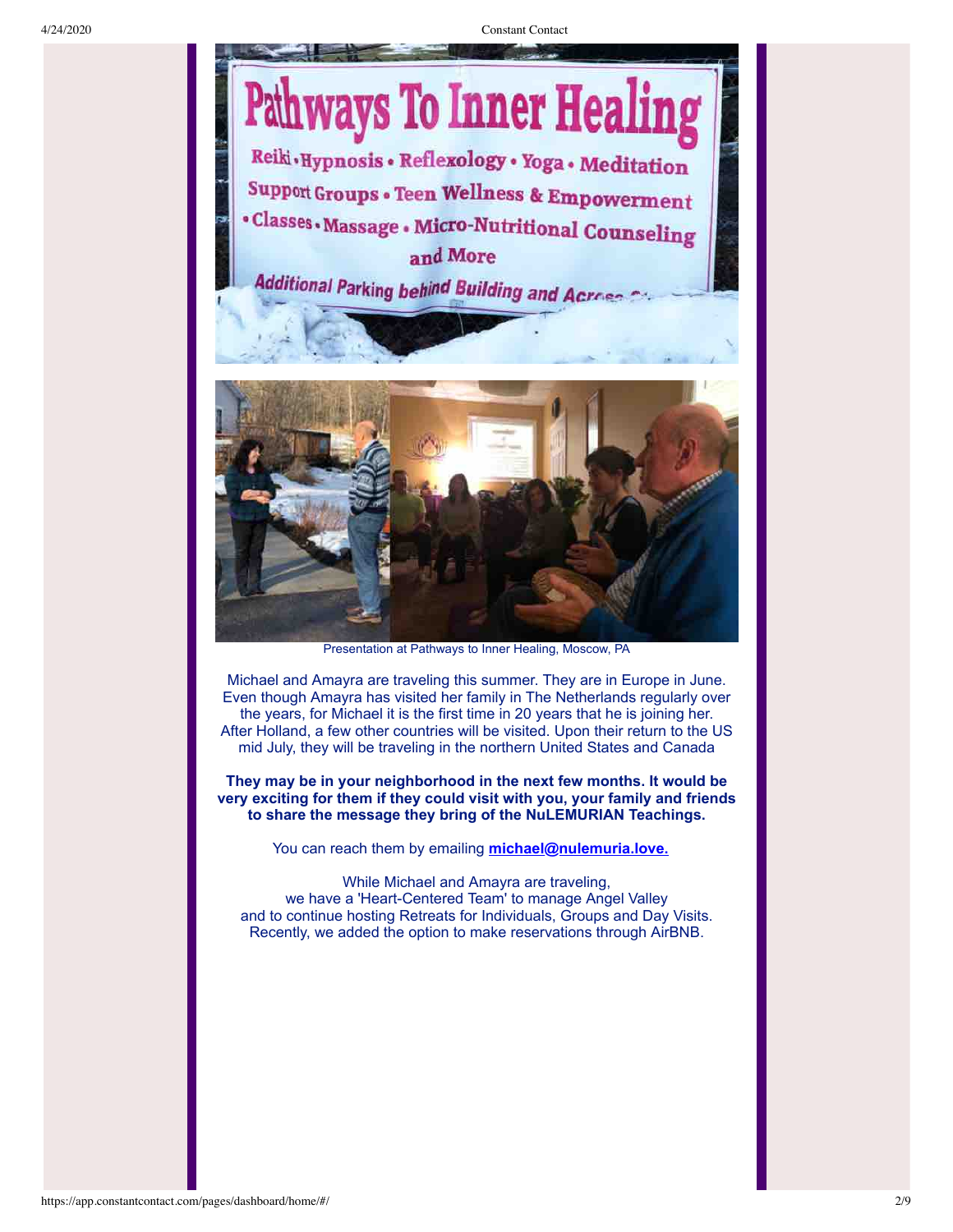

We are all excited about the possibilities and the opportunities to meet you, whether in Sedona at NuLEMURIA/Angel Valley or somewhere around the World.

If you have any comments or questions for us, feel free to contact us: **[info@angelvalley.org](mailto:info@angelvalley.org)** or by phone (928) 634-1320. Please, check us out on the web at **[www.AngelValleySedona.com](http://www.angelvalleysedona.com/)**

#### **Our Team and their Gifts**

You will meet AngelHeart or Elizabeth on the phone, responding to your emails or welcoming you when you are visiting or staying at Angel Valley. In addition, we are excited about all the talents these two wonderful women and the rest of the practitioners team members bring.

**[AngelHeart](http://www.angelvalleysedona.com/pages/services/practitioners/angelheart.html)** is a warm and wise person to meet for an Angel Walk or Vortex Tour, a reading or counseling session.

**[Elizabeth](http://www.angelvalleysedona.com/pages/services/practitioners/elizabethbrito.html)** does phenomenal massages, both full body using essential oils and chair massages by the creek.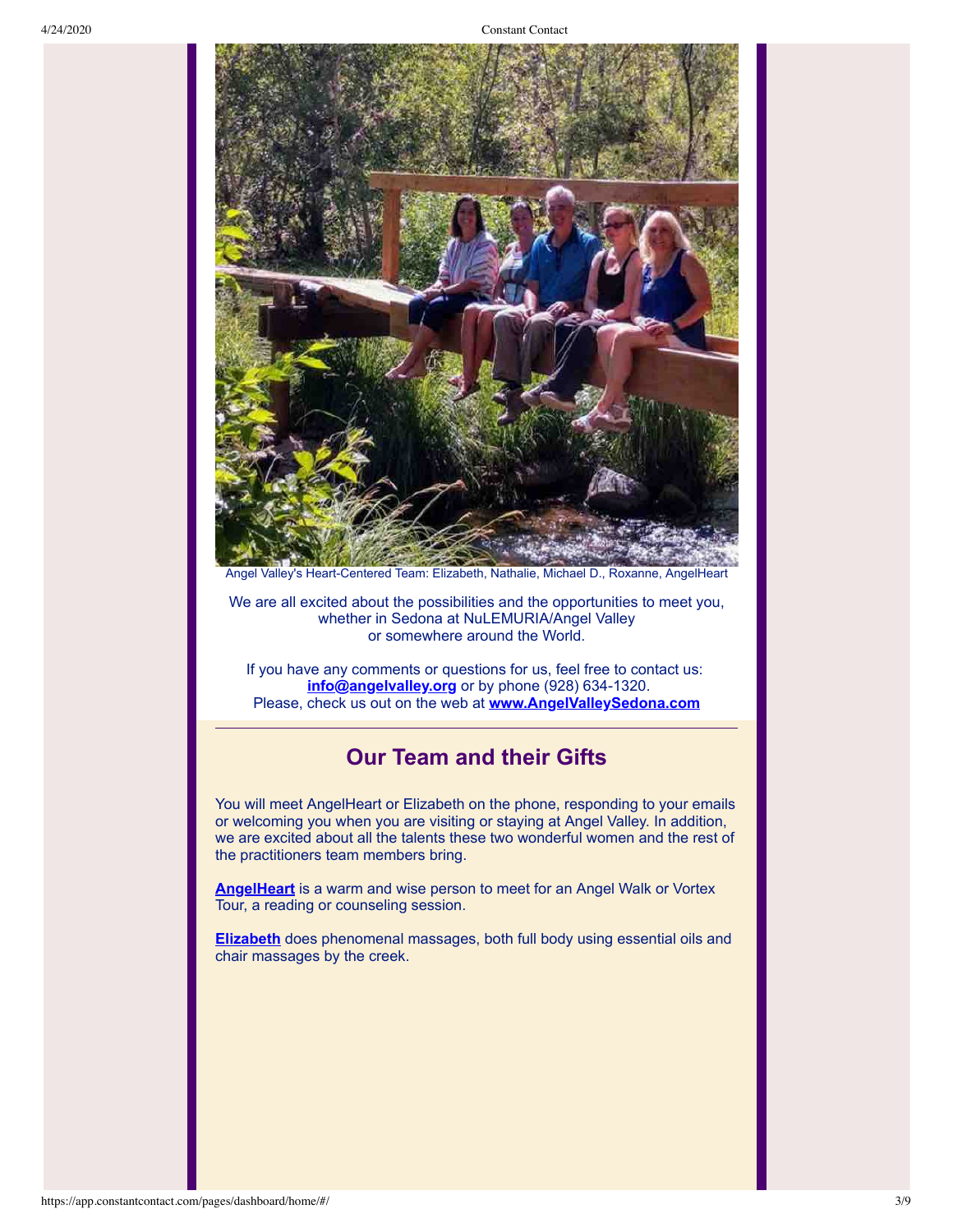

Elizabeth during a Chair Massage by the creek

**[Luana](http://www.angelvalleysedona.com/pages/services/practitioners/luanajoyalucia.html)** is another massage practitioner in our team, whose healing hands are a blessing to experience.

**[Nathalie](http://www.angelvalleysedona.com/pages/services/practitioners/nathaliecouture.html)** is a gifted reader, offers spectacular Quantum Healing Hypnosis Therapy sessions and other deep-digging options.

**[Christina](http://www.angelvalleysedona.com/pages/services/practitioners/christinawooten.html)** has a solid background in intuitive readings, animal totem readings and Reiki.

**[Jane](http://www.angelvalleysedona.com/pages/services/practitioners/janemontgomery.html)** is an expert in yoga, offering individual sessions, and in women/goddess spirituality.

**[David](http://www.angelvalleysedona.com/pages/services/practitioners/davidmontgomery.html)** is THE example of healing your emotional issues by following your passion.

**[Daniel](http://www.angelvalleysedona.com/pages/services/practitioners/danielposney.html)**'s sound healing sessions are beyond anything you ever experienced.

And, last but not least, **[Cara Marie](http://www.angelvalleysedona.com/pages/services/practitioners/caramariepetrone.html)**, who has been with us for many years, has a variety of tools in her tool bag, from Reiki in the labyrinth, to teaching how to meditate, to EFT and entity clearing.



Cara Marie during a Reiki session in the Chartres Labyrinth, utilizing tuning forks

Please, visit the **[Practitioners Team](http://www.angelvalleysedona.com/pages/services/practitioners.html)** page and read their bios!

### **From Angel Messages to Heart-Opening Messages**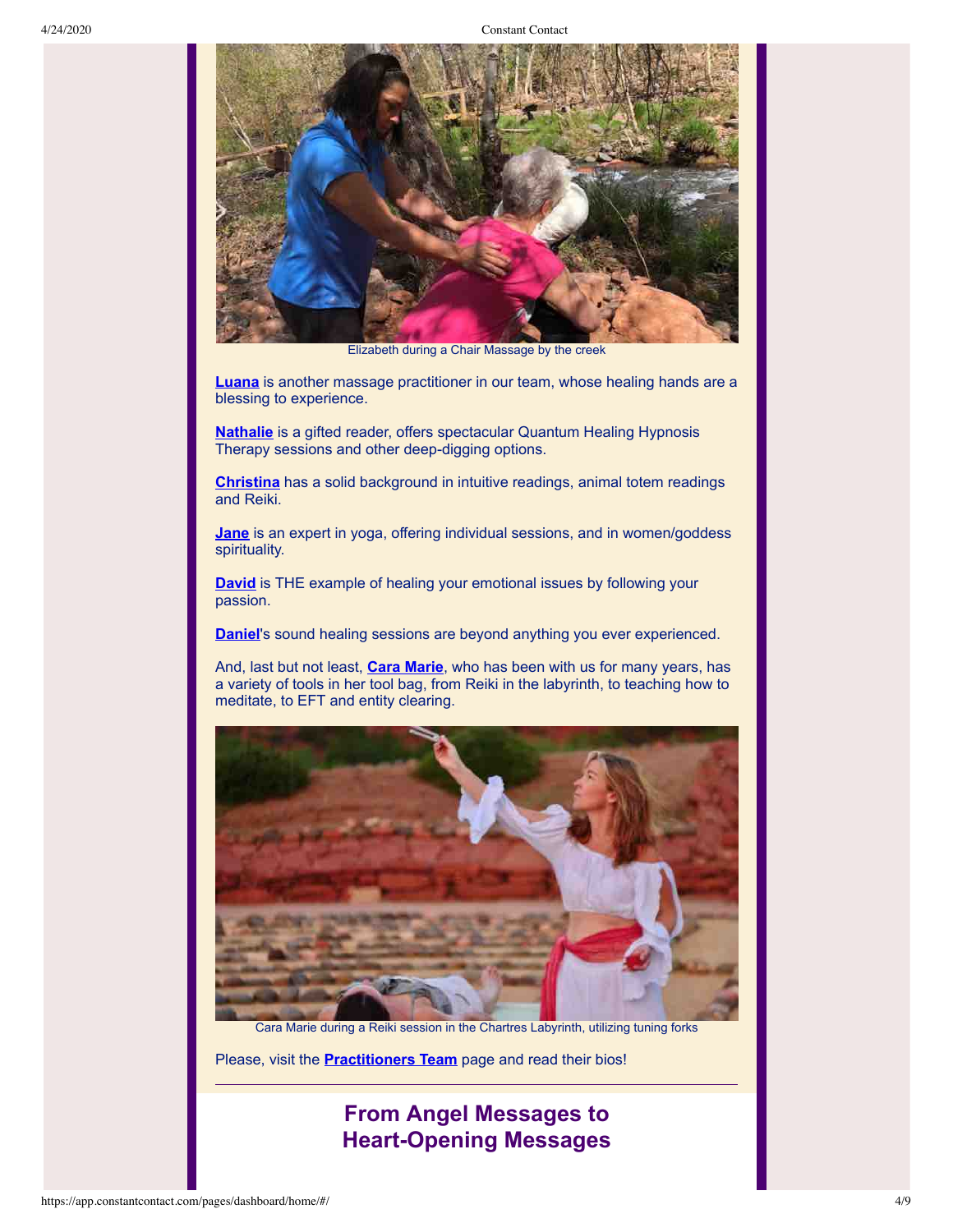The deck of cards that Michael created as a result of 25 years of finetuning the affirmations he has been using, given a graphic form by Amayra, has gone through a transformation. The first edition was named 'Angel Messages', the second became 'Attunement Cards', and the third edition that recently came out is called 'Heart-Opening Messages'. Each time the contents were also slightly refined. The set now consists of 52 affirmations, one card with the basic philosophy behind the cards, and one card with instructions on how to best use them. Michael has experienced much excitement in sharing the cards with others.

**Heart-Opening** Messages<br>Wemurian Knowing Thyself-Lowing Thyself-Papersing Thysel michael@nulemuria.love (928) 634-1320

If you are interested in purchasing a deck at \$20, contact Michael at **[michael@nulemuria.love](mailto:michael@nulemuria.love)**. Shipping is possible.

## **Angel Valley has a new rackcard!**

Have a look!!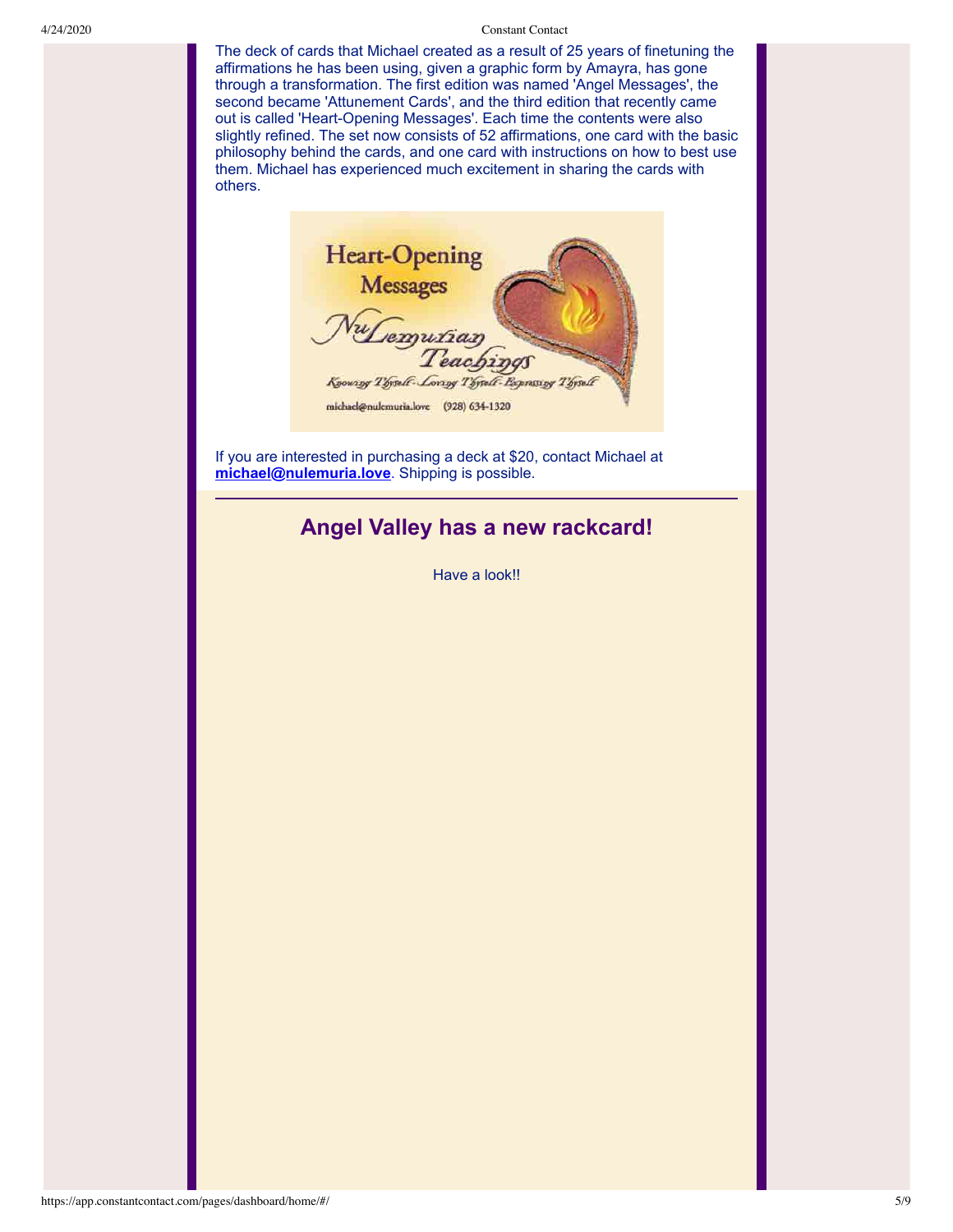

For Day Visits, visit **[www.angelvalleysedona.com/dayvisit.html](http://www.angelvalleysedona.com/dayvisit.html)** For information on Lodging, visit **[www.angelvalleysedona.com/lodging.html](http://www.angelvalleysedona.com/lodging.html)** For information on Retreats and Groups, visit **[www.angelvalleysedona.com/pages/retreats/groupretreat.html](http://www.angelvalleysedona.com/groups.html)** For information on upcoming group events, visit **[www.angelvalleysedona.com/pages/events/upcoming.htm](http://www.angelvalleysedona.com/pages/events/upcoming.html)l**

#### **Mother Nature in 2019 and New Choices**

During our travels through the northern states in January, we, Michael and Amayra, experienced the Polar Vortex, which we survived remarkably well and without any issues. Back at Angel Valley, in February we had the highest water of our beautiful Oak Creek that we have had since the major flood in 2004. The creek came over the Rainbow Bridge. When that happens she comes deafeningly roaring, wild and red-brown, and loaded with huge trunks and other debris.

Once again, we were in awe of the power of nature. The real inconvenience did not last long, other than having no foot bridge for the next 2 months. We did have to be creative serving food on time for our 17 retreatants.

**The aftermath in work and expense to clear and repair things has been considerable. That then made us decide what we had been considering for a while: to raise our Day Visit fee to \$30 per person, with locals paying**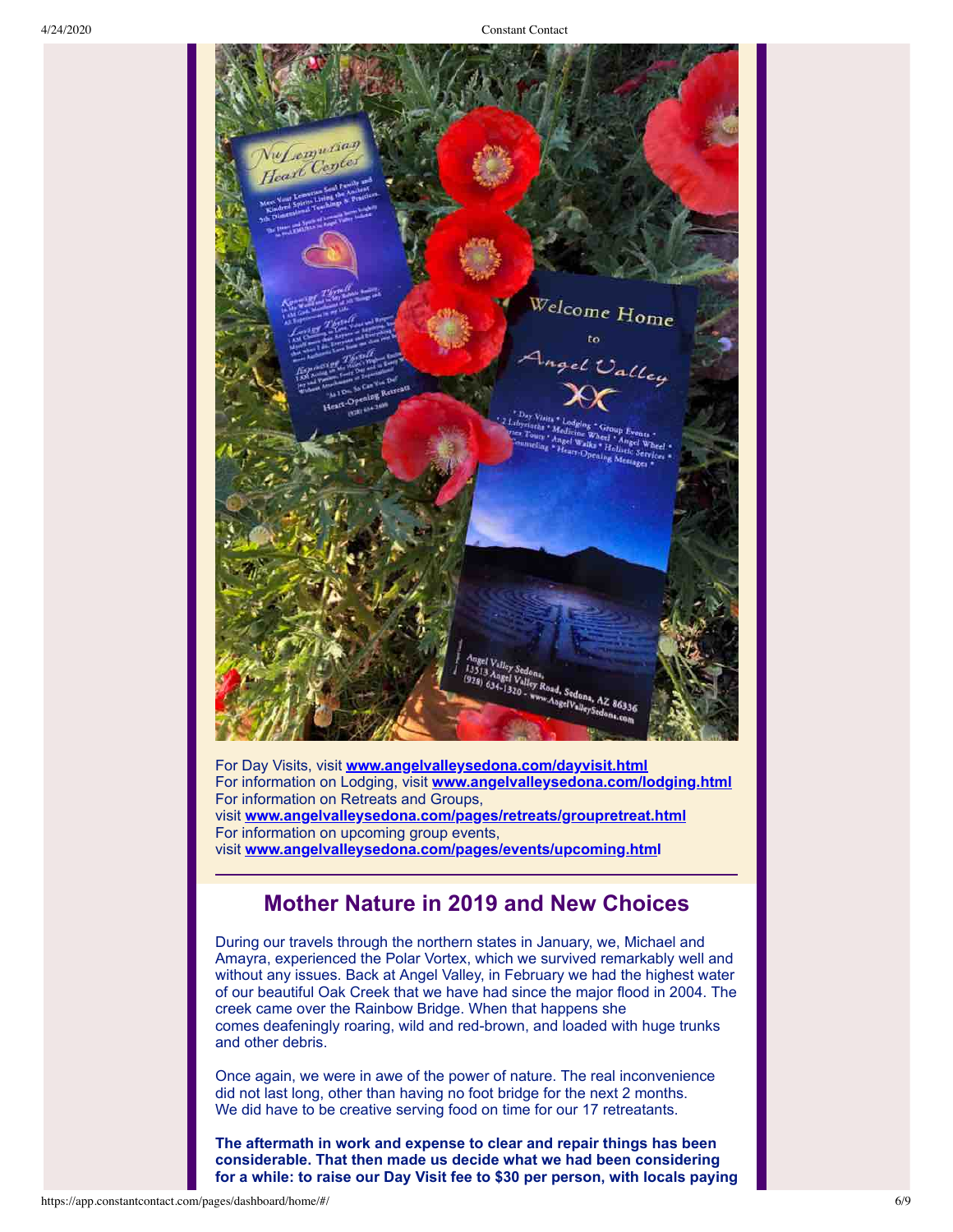**half the amount. The fee had not been changed in 17 years. Taking into consideration how many people share their life-changing experiences with us, we feel this was the right time for us to solidify the continuation of our work.**



High water, as we saw it on February 15th. On the left side of the large sycamore tree the posts of the foot bridge are visible.

Two weeks later we had an unusual amount of snow. Magnificently beautiful!



Our guests could still accomplish what they came to Angel Valley to do.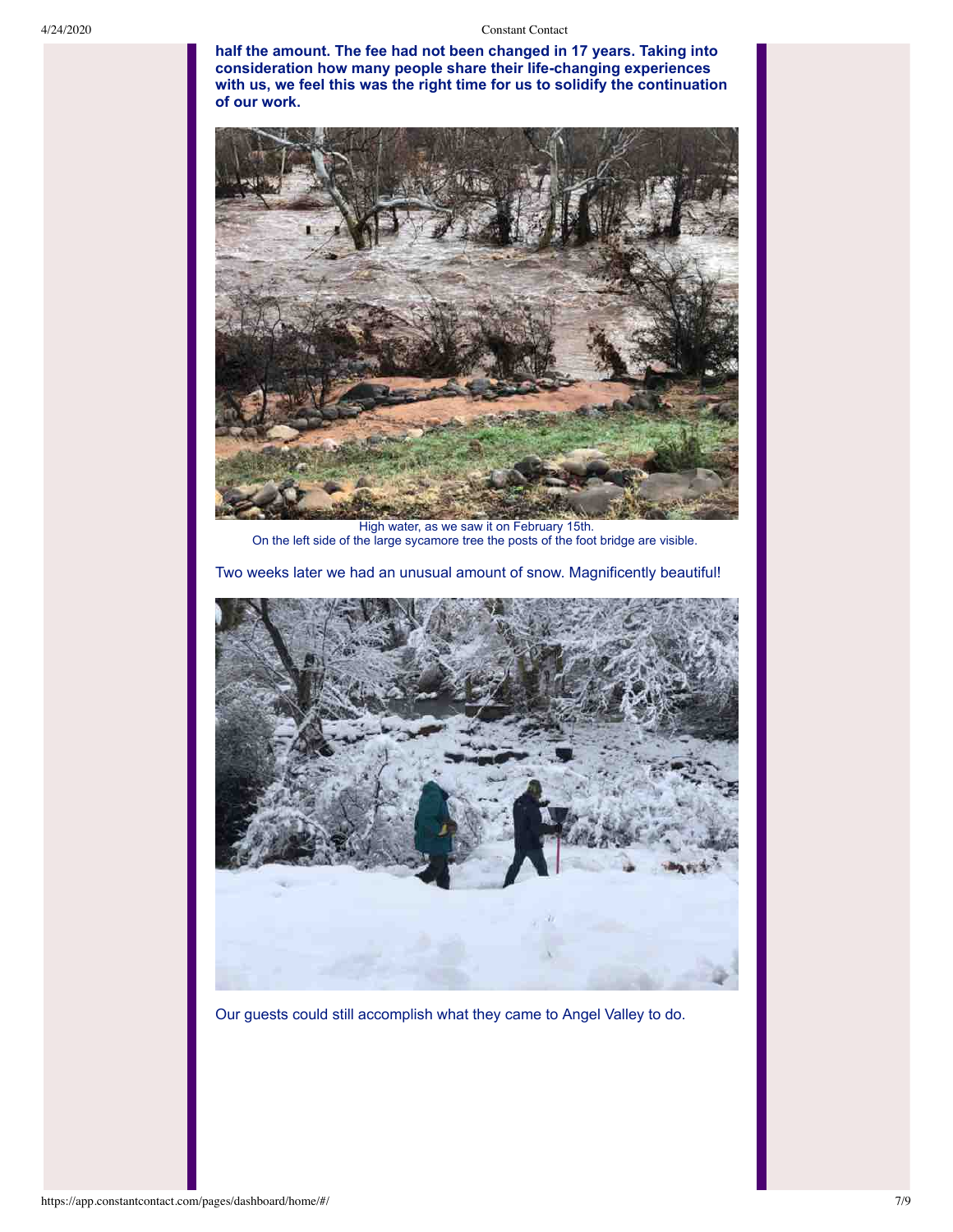

# **Visit Angel Valley Sedona**

**Come for a Day Visit to Angel Valley and enjoy our magical sacred sites: the Chartres Labyrinth, the 7-Circuit Labyrinth, the Ancestor Wheel, the Angel Wheel, the Water Wheel, the Angel Sites and the Vortex Circles.**



The prickly pears had abundant flowers this year!

#### **We are looking forward to welcome you at NuLEMURIA in Angel Valley in the near future!**

Visit, Like, Follow and Share our Facebook page: **[Angel Valley Sedona](https://www.facebook.com/angel.valley.sedona/)** Visit, Like, Follow and Share on Instagram: **[Angel Valley Sedona](https://www.instagram.com/angelvalleysedona/)**

Angel Valley Sedona | (928) 634-1320 | [info@angelvalley.org](mailto:amayra@angelvalley.org) | [www.angelvalleysedona.com](http://www.angelvalleysedona.com/)

STAY CONNECTED: